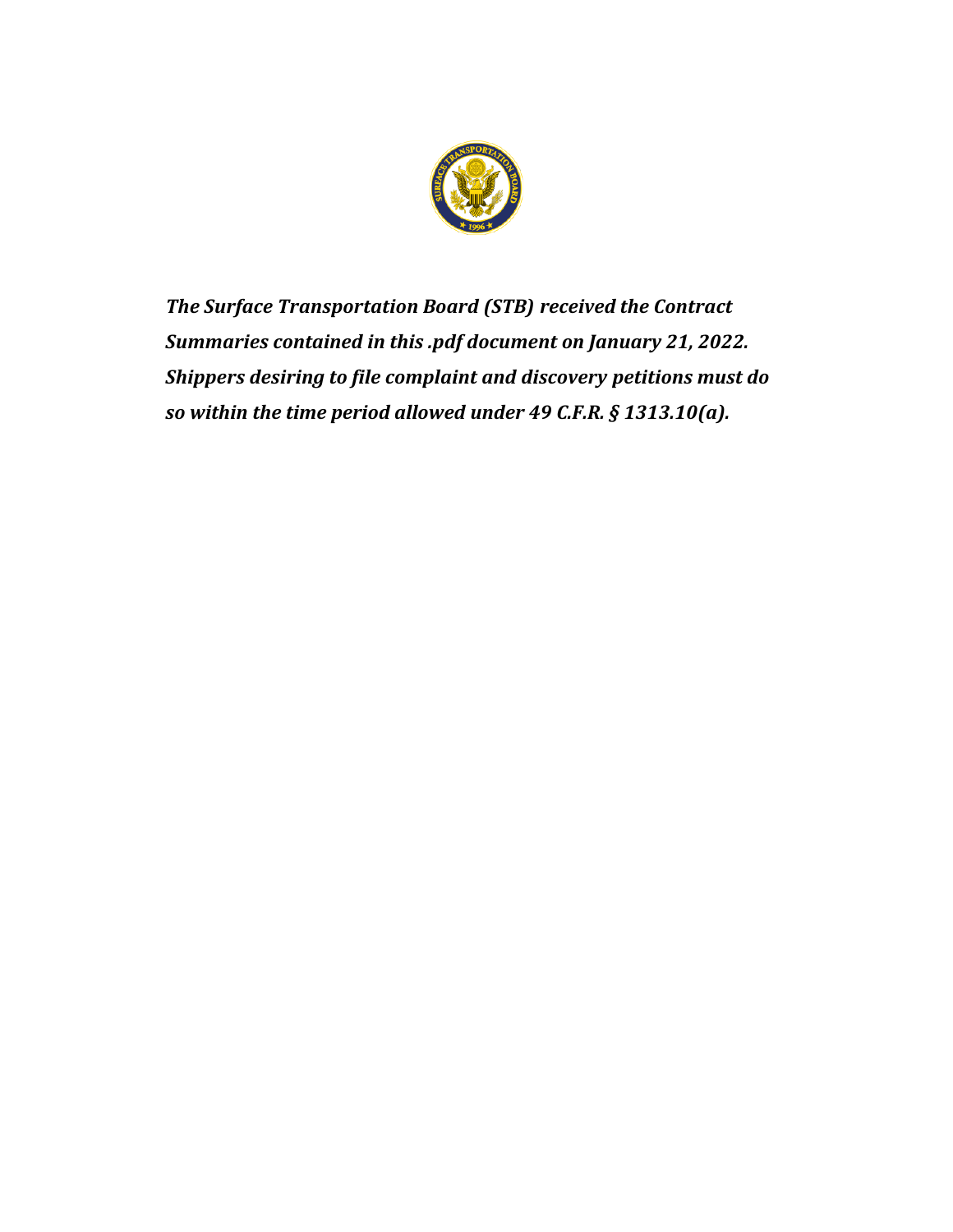**To: Tariffs Branch Issued By: Rae-Anne Sharp**

## **Surface Transportation Board Manager Pricing Services** 01 LONG FORM **1925 K Street, N.W. Norfolk Southern Corporation** 20 SHORT FORM **Washington, DC 20423-0001 650 West Peachtree Street NW**

**RATE AUTHORITY - NEW**

## **RATE AUTHORITY - RENEWALS**

| <b>STB</b><br>Contract # | Amendment Bureau Authority   Section |             | <b>Nbr</b> | <b>Nbr</b>     | <b>Series</b> | <b>Series</b>  | <b>Previous Issue Date</b> | <b>Previous</b><br><b>Issue Date</b> | <b>Expiration</b><br><b>Date</b> | <b>Previous</b><br><b>Expiration Date</b> | <b>Effective</b><br><b>Date</b> | <b>Previous</b><br><b>Effective Date</b> | <b>Effective</b><br>/Expiration<br><b>Date</b><br>Change<br>$(Y \text{ or } N)$ | Origin                                                                                                                                                                                                                                                                                                                                                                   | <b>Previous</b><br>Origin                                                                                                                                                                                                                                                                                                                                                                                               | Origin<br>Change<br>$(Y$ or N) | <b>Destination</b>                                                                                                                                                                                                                                                                                                                                                                                                                                                                                                                                                                                                                                                                                                              | <b>Previous</b><br><b>Destination</b>                                                                                                                                                                                                                                                                                                                                                                                                                                                                                                                                                                                                                                                                                                                                                                                                                    | <b>Destination</b><br>Change<br>$(Y \text{ or } N)$ | <b>STCC</b>                   | <b>PrevSTC</b>                | <b>STCC</b><br>$(Y \text{ or } N)$ | <b>SHIPPER</b>     |
|--------------------------|--------------------------------------|-------------|------------|----------------|---------------|----------------|----------------------------|--------------------------------------|----------------------------------|-------------------------------------------|---------------------------------|------------------------------------------|---------------------------------------------------------------------------------|--------------------------------------------------------------------------------------------------------------------------------------------------------------------------------------------------------------------------------------------------------------------------------------------------------------------------------------------------------------------------|-------------------------------------------------------------------------------------------------------------------------------------------------------------------------------------------------------------------------------------------------------------------------------------------------------------------------------------------------------------------------------------------------------------------------|--------------------------------|---------------------------------------------------------------------------------------------------------------------------------------------------------------------------------------------------------------------------------------------------------------------------------------------------------------------------------------------------------------------------------------------------------------------------------------------------------------------------------------------------------------------------------------------------------------------------------------------------------------------------------------------------------------------------------------------------------------------------------|----------------------------------------------------------------------------------------------------------------------------------------------------------------------------------------------------------------------------------------------------------------------------------------------------------------------------------------------------------------------------------------------------------------------------------------------------------------------------------------------------------------------------------------------------------------------------------------------------------------------------------------------------------------------------------------------------------------------------------------------------------------------------------------------------------------------------------------------------------|-----------------------------------------------------|-------------------------------|-------------------------------|------------------------------------|--------------------|
| NS-C-1701                | 19                                   | <b>NSSC</b> | 13727      | $\overline{1}$ | J             | $\blacksquare$ | 01-10-2022                 | 12-21-2021                           | 07-31-2022                       | 07-31-2022                                | 08-01-2021                      | 08-01-2021                               | N                                                                               | CHICAGO IL<br><b>CINCINNATI OH</b><br>DAWSON GA<br><b>DECATUR IL</b><br><b>DES MOINES IA</b><br><b>DETROIT MI</b><br>IL FOSTORIA OH<br><b>FRANKFORT IN</b><br><b>GARDEN CITY</b><br><b>GA KANSAS</b><br>CITY MO<br><b>KERSHAW SC</b><br><b>MEMPHIS TN</b><br>MEXICO MO<br><b>NEW ORLEANS</b><br>LA QUINCY IL<br>SAVANNAH GA<br><b>STUARTS</b><br>DRAFT VA<br>VALDOSTA GA | CHICAGO IL<br><b>CINCINNATI OH</b><br>DAWSON GA<br><b>DECATUR IL</b><br><b>DES MOINES IA</b><br><b>DETROIT MI</b><br>EAST ST LOUIS EAST ST LOUIS<br><b>I</b> IL FOSTORIA OF<br><b>FRANKFORT IN</b><br><b>GARDEN CITY</b><br><b>GA KANSAS</b><br>CITY MO<br><b>KERSHAW SC</b><br><b>MEMPHIS TN</b><br>MEXICO MO<br><b>NEW ORLEANS</b><br>LA QUINCY IL<br><b>SAVANNAH GA</b><br>STUARTS<br><b>DRAFT VA</b><br>VALDOSTA GA | N I                            | ADRIAN ADBF MI<br>ADRIAN MI<br>ALTAVISTA VA<br>ANDERSON PKHP<br><b>SC ANDERSON SC</b><br><b>AVONDALE AL</b><br><b>BERWICK PA</b><br><b>BIRMINGHAM AL</b><br>CHAMBERSBUR<br>PA CHESAPEAKE<br>VA CHICAGO<br>ASHLAND AVE IL<br>CHICAGO IL<br>CLEVELAND OH<br><b>COLUMBUS CUOH</b><br>OH<br><b>CONSTITUTION GA</b><br><b>DAWSON GA</b><br>DECATUR IL DES<br>MOINES IA EAST ST LOUIS IL ERIE<br><b>GA FRANKFORT IN</b><br>FT WAYNE IN<br><b>GAINESVILLE GA</b><br><b>GREENSBORO NC</b><br><b>HILLSIDE NJ</b><br><b>IVORYDALE OH</b><br>JACKSONVILLE IL<br><b>KINGS MOUNTAIN</b><br><b>NC LEXINGTON</b><br>RJCC KY LINDE TN<br>MEMPHIS TN<br><b>MERIDIAN MS</b><br><b>MEXICO MO</b><br><b>MIDWEST</b><br>PORTAGE IN NEW<br>ORLEANS LA | ADRIAN ADBF MI<br><b>ADRIAN MI</b><br>ALTAVISTA VA<br>ANDERSON PKHP<br><b>SC ANDERSON SC</b><br><b>BERWICK PA</b><br><b>BIRMINGHAM AL</b><br><b>CHAMBERSBUR</b><br><b>PA CHESAPEAKE</b><br>VA CHICAGO<br>ASHLAND AVE IL<br><b>CHICAGO IL</b><br><b>CLEVELAND OH</b><br><b>COLUMBUS CUOH</b><br>OH<br><b>CONSTITUTION GA</b><br><b>DAWSON GA</b><br>DECATUR IL DES<br><b>MOINES IA EAST</b><br>ST LOUIS IL ERIE   PA FOREST PARK<br>PA FOREST PARK GA FRANKFORT IN<br>FT WAYNE IN<br><b>GAINESVILLE GA</b><br><b>GREENSBORO NO</b><br><b>HILLSIDE NJ</b><br><b>IVORYDALE OH</b><br><b>JACKSONVILLE II</b><br><b>KANSAS CITY MO</b><br>KANSAS CITY MO   KINGS MOUNTAIN<br><b>NC LEXINGTON</b><br>RJCC KY LINDE TN<br><b>MEMPHIS TN</b><br><b>MERIDIAN MS</b><br><b>MEXICO MO</b><br><b>MIDWEST</b><br>PORTAGE IN NEW<br>ORLEANS LA<br><b>ORANGEBURG SC</b> | $\mathbf{Y}$                                        | 2000000<br>OILS, FOOD<br>PREP | 2000000<br>OILS, FOOD<br>PREP | N                                  | <b>ADM MILLING</b> |

| <b>STB</b>        | <b>Amendment</b> | <b>Bureau</b> | <b>Authority Nbr</b> | <b>Section Nbr</b> | <b>Series</b> | <b>Issue Dt</b> | <b>Expiration Dt</b> | <b>Effective Dt</b> | Origin                | <b>Destination</b> | <b>STCC</b> | <b>RAILROAD</b>                                                                                                                                                                                                                                                 |
|-------------------|------------------|---------------|----------------------|--------------------|---------------|-----------------|----------------------|---------------------|-----------------------|--------------------|-------------|-----------------------------------------------------------------------------------------------------------------------------------------------------------------------------------------------------------------------------------------------------------------|
| Contract #        |                  |               |                      |                    |               |                 |                      |                     |                       |                    |             |                                                                                                                                                                                                                                                                 |
| <b>NS-C-1928B</b> |                  | <b>NSSC</b>   | 7643                 |                    |               | 01-10-2022      | 09-30-2022           | 01-01-2022          | <b>GENEVA FGLK NY</b> | <b>WAUREGAN CT</b> | 0113200     | <b>NORFOLK SOUTHERN</b><br><b>RAILWAY COMPANY AND</b><br><b>CONSOLIDATED</b><br><b>SUBSIDIARIES</b><br>650 W PEACHTREE ST NW,<br>ATLANTA, GA 30308<br><b>Providence and Worcester</b><br>Railroad Company 075<br><b>Hammond Street, Worcester,</b><br>MA 01610□ |

ORANGEBURG SC

PAINESVILLE OH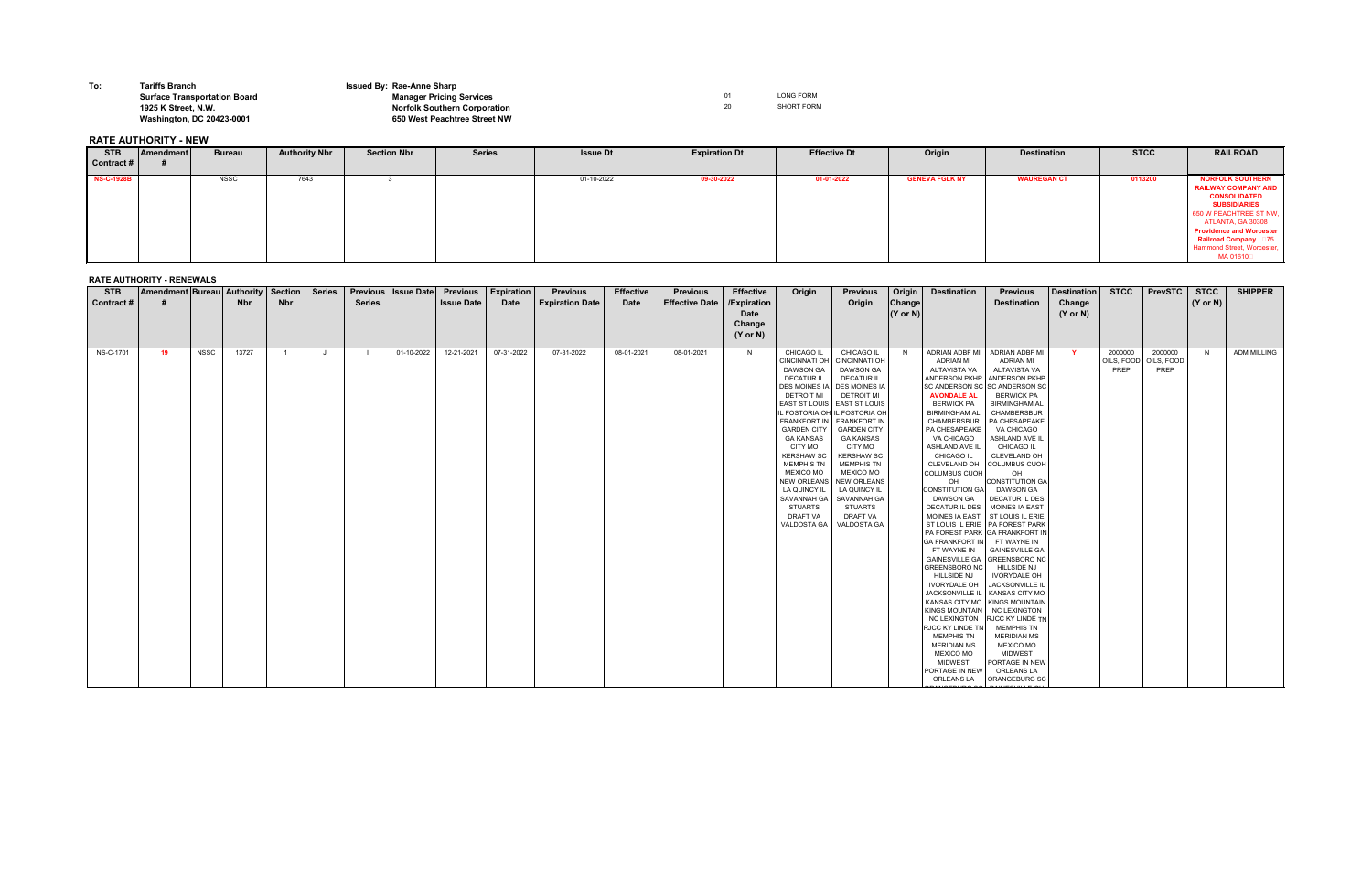| <b>NS-C-1701</b> | 20 | <b>NSSC</b> | 17050 |   |              | G | 01-13-2022 | 12-10-2021 | 09-30-2022 | 09-30-2022 | 10-01-2021 | 10-01-2021 | N. | CHARLESTON<br>SC CHARLOTTE SC CHARLOTTE<br>NC CHICAGO IL NC CHICAGO IL<br>FAYETTEVILLE   FAYETTEVILLE<br><b>NC</b><br><b>GAINESVILLE</b><br><b>GA GARDEN</b><br>CITY GA<br><b>GIBSON CITY IL</b><br><b>GRIFFITH NC</b><br><b>KANSAS CITY</b><br><b>MO LAFAYETTE</b><br>LA NORTH<br>CHARLESTON<br><b>SC</b><br>ORANGEBURG<br><b>SC PORT</b><br><b>NEWARK</b><br><b>ELIZABE NJ</b><br>SAVANNAH GA<br>SIDNEY OH<br>SOUTH<br><b>DANVILLE PA</b>                                                                                                                              | CHARLESTON<br>DES MOINES IA DES MOINES IA<br>NC<br><b>GAINESVILLE</b><br><b>GA GARDEN</b><br><b>CITY GA</b><br><b>GIBSON CITY IL</b><br><b>GRIFFITH NC</b><br><b>KANSAS CITY</b><br>MO LAFAYETTE<br>IN MEMPHIS TN   IN MEMPHIS TN<br>NEW ORLEANS   NEW ORLEANS<br>LA NORTH<br>CHARLESTON<br><b>SC</b><br>ORANGEBURG<br><b>SC PORT</b><br><b>NEWARK</b><br>ELIZABE NJ<br>SAVANNAH GA<br>SIDNEY OH<br>SOUTH<br><b>DANVILLE PA</b>                                                                                                                                                                                                                                                                                                                                                                          | N. | ADRIAN ADBF MI<br>ALTAVISTA VA<br>SC CHARLOTTE<br>NC<br><b>CHATTANOOGA</b><br>TN CHICAGO<br>ASHLAND AVE IL<br><b>CHICAGO IL</b><br><b>CINCINNATI OH</b><br><b>CLARE OH</b><br>CLAYPOOL IN<br>COLUMBUS CUOH COLUMBUS CUOH<br><b>DECATUR IL</b><br>DORAVILLE GA<br>EAST ST LOUIS IL EAST ST LOUIS IL<br>ERIE PA<br><b>FAYETTEVILLE NC FAYETTEVILLE NC</b><br><b>GAINESVILLE GA</b><br><b>GRIFFITH NC</b><br><b>GROTTOES VA</b><br><b>HAMMOND IN</b><br><b>HEBRON NC</b><br>IVORYDALE OH<br>JACKSONVILLE IL<br><b>LAUREL MS</b><br>MCDONOUGH GA<br><b>MEMPHIS TN</b><br><b>MERIDIAN MS</b><br>MORRISVILLE PA<br>NEW ORLEANS LA NEW ORLEANS LA<br>NORCROSS GA<br>PEORIA IL SIDNEY PEORIA IL SIDNEY<br>OH | ADRIAN ADBF MI<br>ALTAVISTA VA<br>ANDERSON PKHP ANDERSON PKHP<br><b>SC CHARLOTTE</b><br>NC<br>CHATTANOOGA<br>TN CHICAGO<br>ASHLAND AVE IL<br><b>CHICAGO IL</b><br><b>CINCINNATI OH</b><br><b>CLARE OH</b><br><b>CLAYPOOL IN</b><br>OH COLUMBUS OH OH COLUMBUS OH<br>CONSTITUTION GA CONSTITUTION GA<br><b>DECATUR IL</b><br>DORAVILLE GA<br>ERIE PA<br><b>GAINESVILLE GA</b><br><b>GRIFFITH NC</b><br><b>GROTTOES VA</b><br><b>HAMMOND IN</b><br><b>HEBRON NC</b><br>IVORYDALE OH<br><b>JACKSONVILLE IL</b><br>KANSAS CITY MO   KANSAS CITY MO<br><b>LAUREL MS</b><br>MCDONOUGH GA<br><b>MEMPHIS TN</b><br><b>MERIDIAN MS</b><br>MORRISVILLE PA<br>NORCROSS GA<br>OH VALDOSTA GA OH VALDOSTA GA<br>WOOSTER RJCL   WOOSTER RJCL<br>OH | N. | 2000000<br>PREP        | 2000000<br>OILS, FOOD   OILS, FOOD<br>PREP           | N. | <b>CARGILL INC</b> |
|------------------|----|-------------|-------|---|--------------|---|------------|------------|------------|------------|------------|------------|----|--------------------------------------------------------------------------------------------------------------------------------------------------------------------------------------------------------------------------------------------------------------------------------------------------------------------------------------------------------------------------------------------------------------------------------------------------------------------------------------------------------------------------------------------------------------------------|----------------------------------------------------------------------------------------------------------------------------------------------------------------------------------------------------------------------------------------------------------------------------------------------------------------------------------------------------------------------------------------------------------------------------------------------------------------------------------------------------------------------------------------------------------------------------------------------------------------------------------------------------------------------------------------------------------------------------------------------------------------------------------------------------------|----|------------------------------------------------------------------------------------------------------------------------------------------------------------------------------------------------------------------------------------------------------------------------------------------------------------------------------------------------------------------------------------------------------------------------------------------------------------------------------------------------------------------------------------------------------------------------------------------------------------------------------------------------------------------------------------------------------|--------------------------------------------------------------------------------------------------------------------------------------------------------------------------------------------------------------------------------------------------------------------------------------------------------------------------------------------------------------------------------------------------------------------------------------------------------------------------------------------------------------------------------------------------------------------------------------------------------------------------------------------------------------------------------------------------------------------------------------|----|------------------------|------------------------------------------------------|----|--------------------|
| NS-C-1699A       | -9 | <b>NSSC</b> | 18403 | 2 | $\mathsf{C}$ | в | 01-13-2022 | 10-01-2021 | 09-30-2022 | 09-30-2022 | 10-01-2021 | 10-01-2021 | N. | ANDERSON<br><b>ICRK IN</b><br>ANDERSON IN<br>ASHVILLE OH<br>ATTICA IN<br>BEAVERDAM OH BEAVERDAM OH<br>IN BELLEVUE<br>OH BEMENT IL<br><b>BLISSFIELD MI</b><br><b>BLOOMINGTO IL</b><br><b>BLUFFTON</b><br><b>WBCR IN</b><br><b>BROWNS IL</b><br><b>CHAMPAIGN IL</b><br>CHICAGO IL<br>CHILLICOTHE<br>OH CLYDE OH<br><b>CLYMERS IN</b><br><b>COLUMBUS OH</b><br>COSHOCTON<br>OH CURRAN IL<br><b>DECATUR MI</b><br><b>DELPHI IN</b><br>DELTA OH DES<br><b>MOINES IA</b><br><b>DUNKIRK IN</b><br><b>DWIGHT IL</b><br>DYER OH EAST<br>ST LOUIS IL<br>OH EVENDALE<br>OH FOSTORIA | ADRIAN ADBF MI ADRIAN ADBF MI<br>AMBOY CERA IN AMBOY CERA IN<br>ANDERSON<br><b>ICRK IN</b><br>ANDERSON IN<br>ASHVILLE OH<br><b>ATTICA IN</b><br>BEECH GROVE   BEECH GROVE<br>IN BELLEVUE<br>OH BEMENT IL<br><b>BLISSFIELD MI</b><br><b>BLOOMINGTO IL</b><br><b>BLUFFTON</b><br><b>WBCR IN</b><br><b>BROWNS IL</b><br><b>BRUNSWICK MO BRUNSWICK MO</b><br><b>CHAMPAIGN IL</b><br><b>CHICAGO IL</b><br>CHILLICOTHE<br>OH CIRCLEVILLE OH CIRCLEVILLE<br>OH CLYDE OH<br><b>CLYMERS IN</b><br><b>COLUMBUS OH</b><br>COSHOCTON<br>OH CURRAN IL<br><b>DECATUR MI</b><br>DELPHI IN<br>DELTA OH DES<br><b>MOINES IA</b><br>DUNKIRK IN<br><b>DWIGHT IL</b><br>DYER OH EAST<br>ST LOUIS IL<br>EDON OH ELGIN EDON OH ELGIN<br>OH EVENDALE<br>OH FOSTORIA<br>OH FT WAYNE OH FT WAYNE<br>IN GIBSON CITY IN GIBSON CITY |    |                                                                                                                                                                                                                                                                                                                                                                                                                                                                                                                                                                                                                                                                                                      | GAINESVILLE GA   GAINESVILLE GA                                                                                                                                                                                                                                                                                                                                                                                                                                                                                                                                                                                                                                                                                                      | N. | 0110000<br>GRAIN<br>ES | 0110000<br><b>GRAIN</b><br>COMMODITI COMMODITI<br>ES | -N | <b>CARGILL INC</b> |